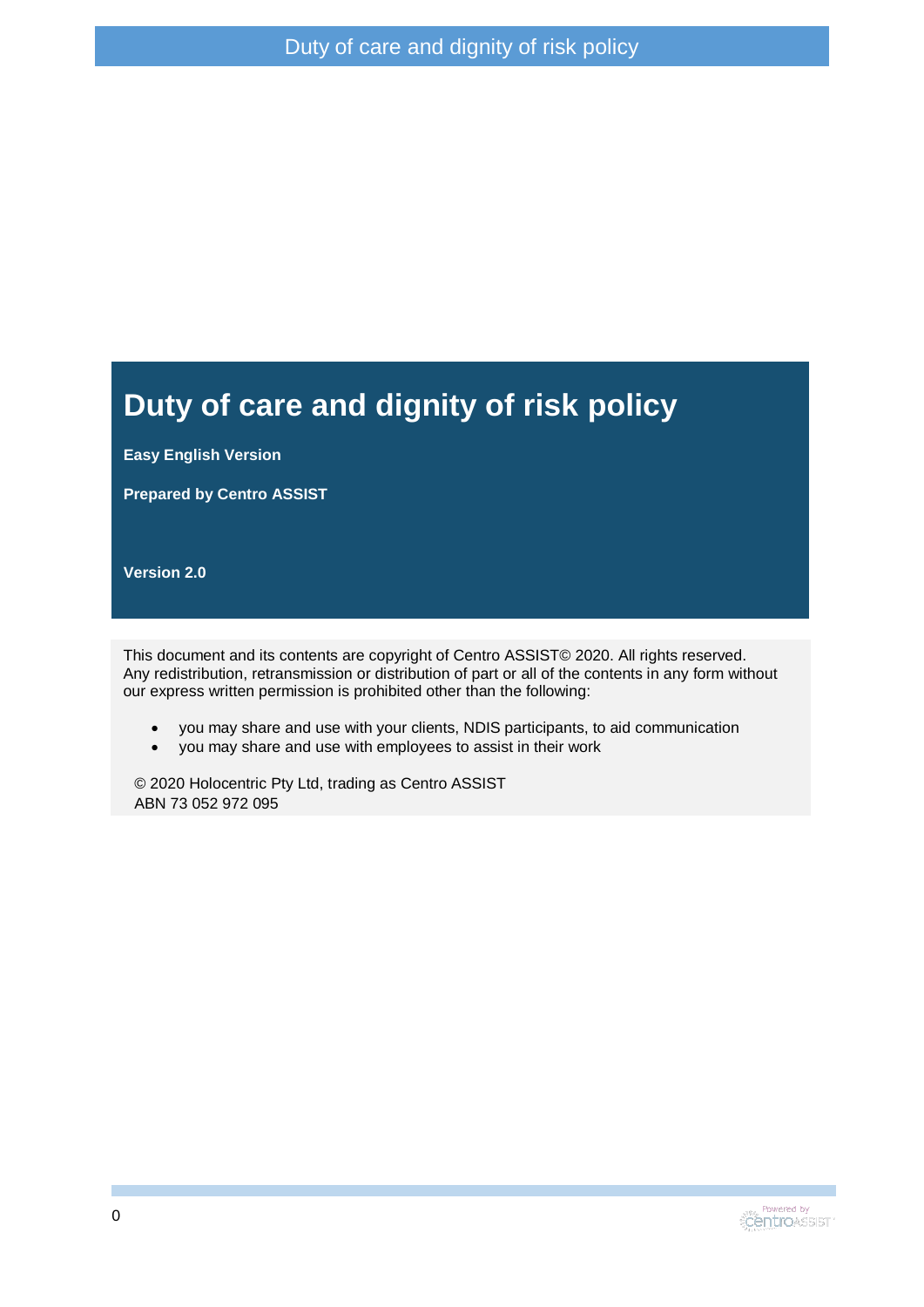# **Duty of care and dignity of risk policy**

### **About this document**



We will make sure you are always able to make choices for yourself.



Making your own choices can make you feel:

- special
- independent
- smart
- in control.



All our workers want to let you make decisions all the time, but sometimes they have to help you. This is called a **duty of care**.

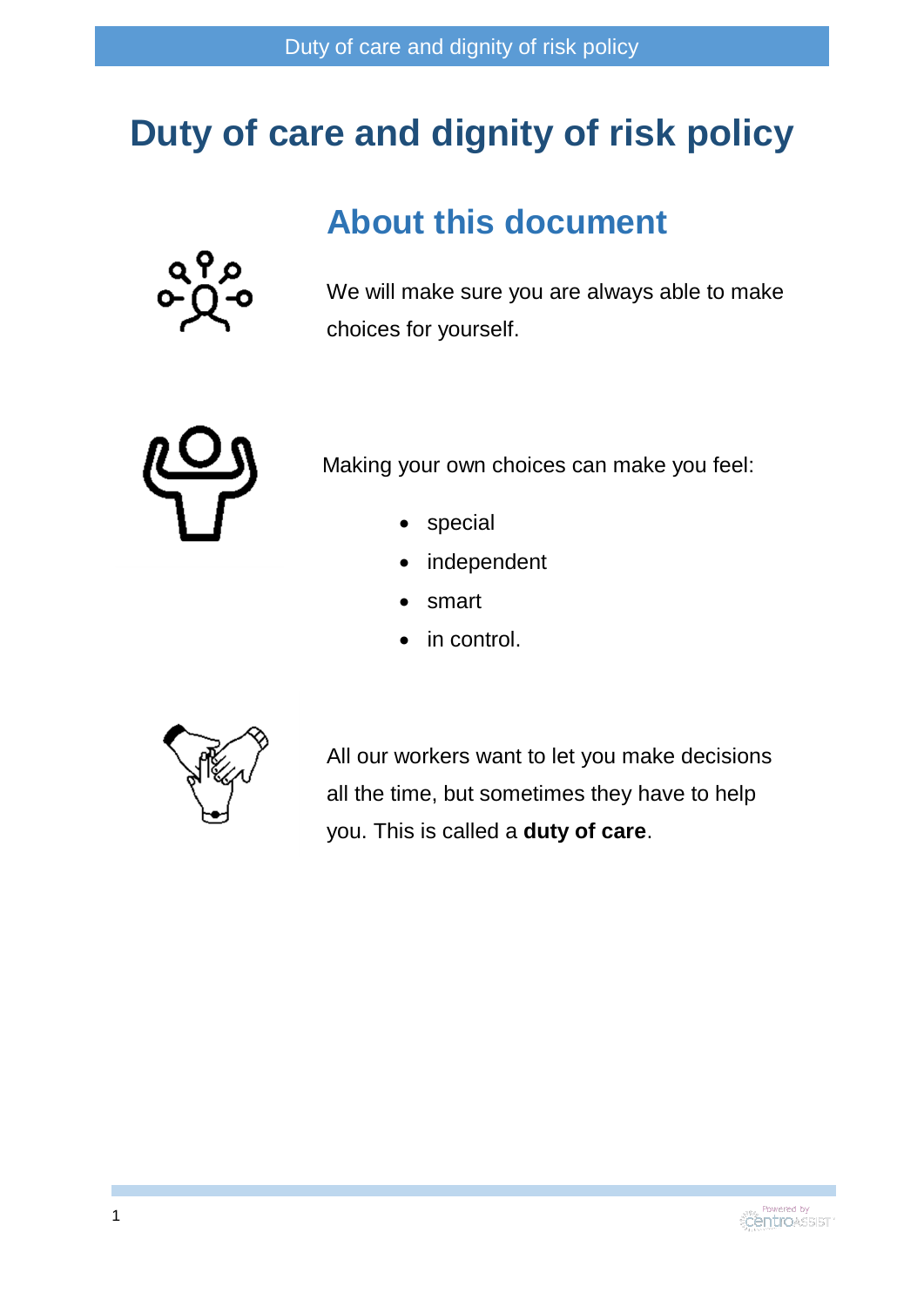

This document will:



• talk about how you can make decisions



 explain why sometimes a worker might have to help you make a decision



 what may happen when you make decisions.

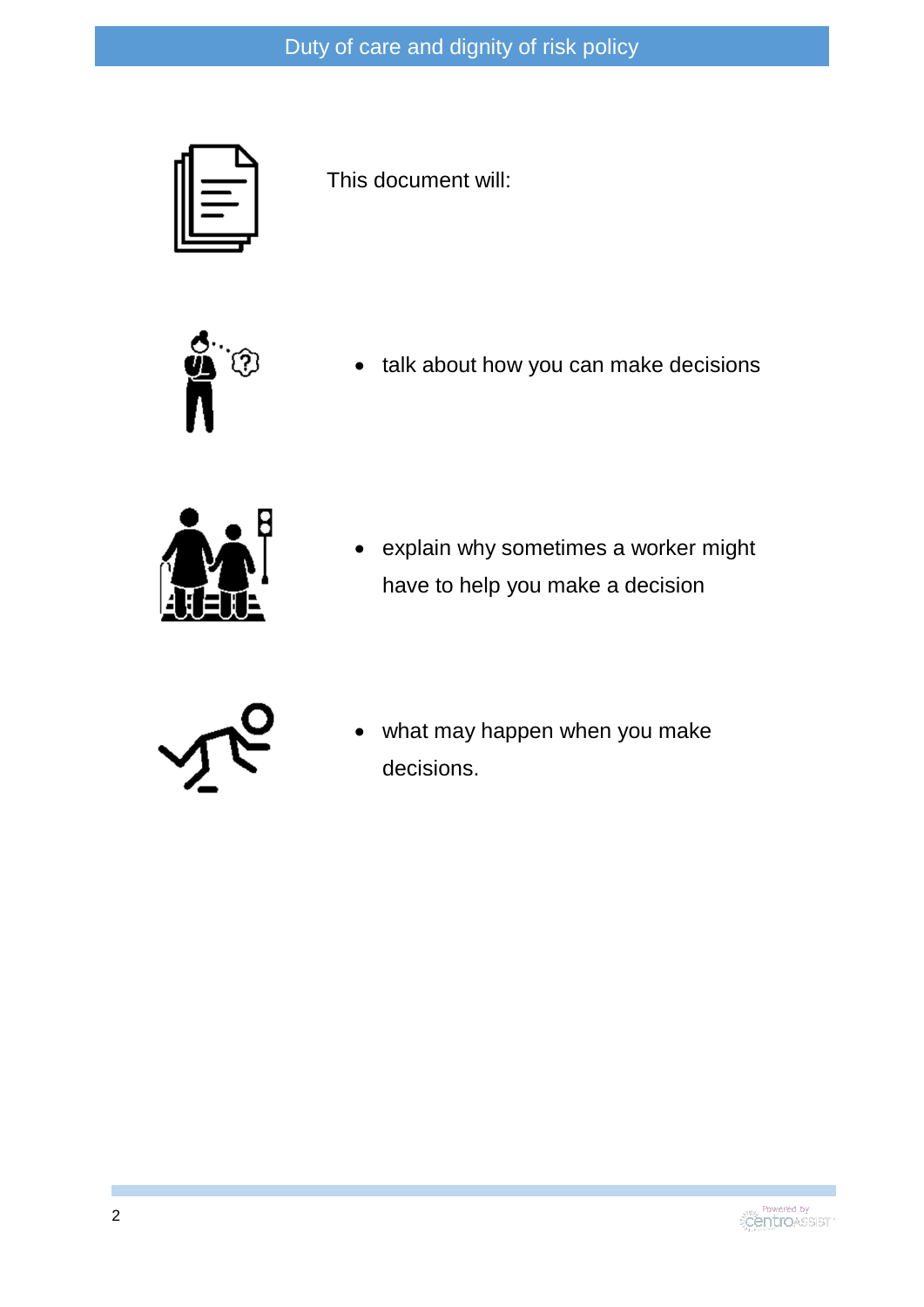

## **Dignity of risk**

**Dignity of risk** means you are allowed make decisions and choices of what you can and cannot do.



You are always allowed to make your own decisions.

An example of decisions you can make, may be:



choosing to ride a bike



choosing to wear a nice jumper



• choosing to eat something yummy.

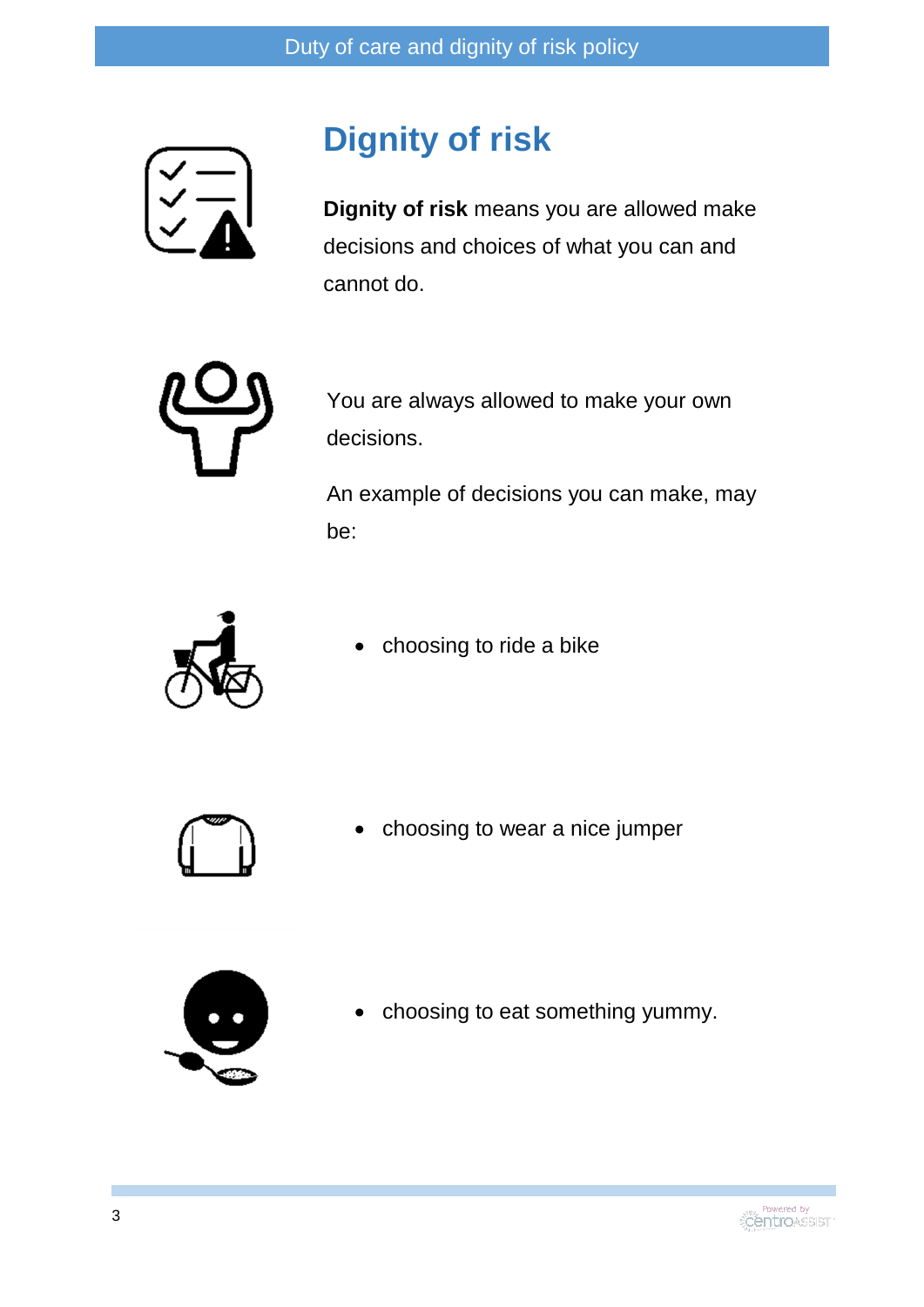

You are allowed to make mistakes.



You are allowed to have accidents.



We will always continue to support you, even if a mistake or accident happens when you make a decision.

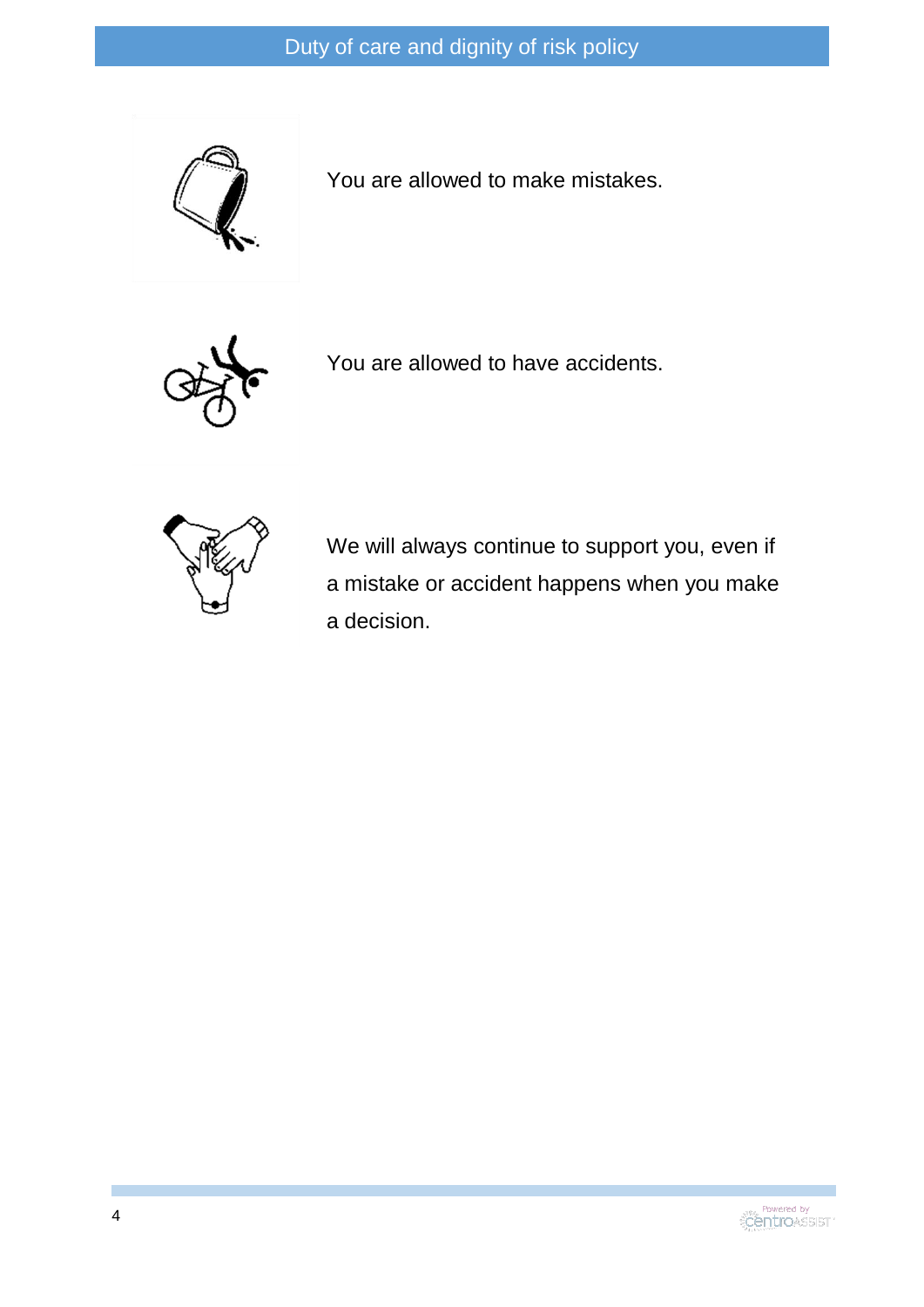

### **What is duty of care?**

A **duty of care** means your workers have to help keep you safe.



Sometimes if you make a decision a support worker might need to help you.

A support worker might help you make a decision, if the decision:



could hurt you



could hurt someone else



If your support worker thinks that your decisions could hurt you or could hurt someone else, they must try to help you.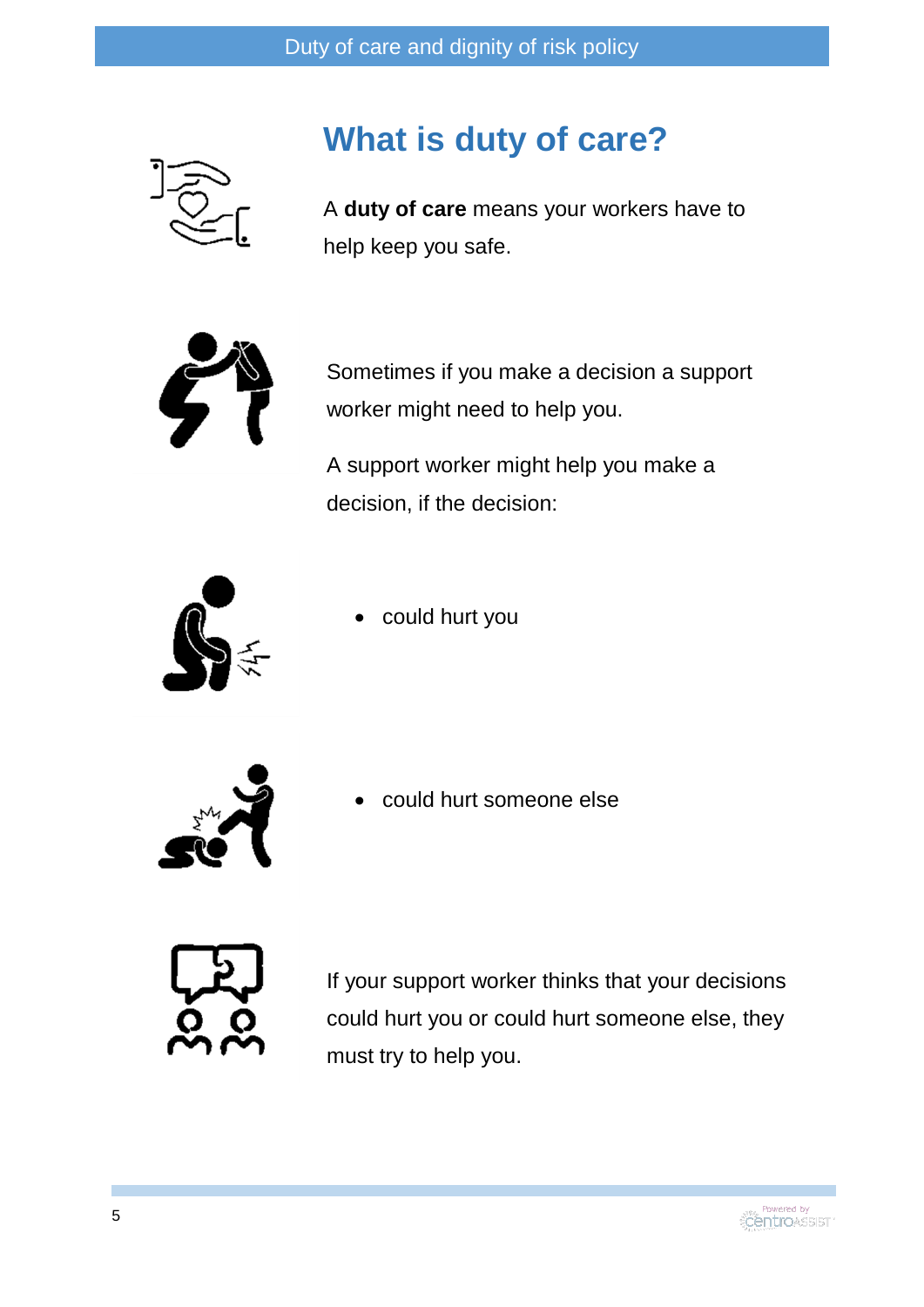A support worker may help you make a decision by:



• talking about what might happen



 making some changes, to make the space you are in safer



helping you to do the activity.



Sometimes it may be too dangerous, and the support worker might need to stop you from making the decision.

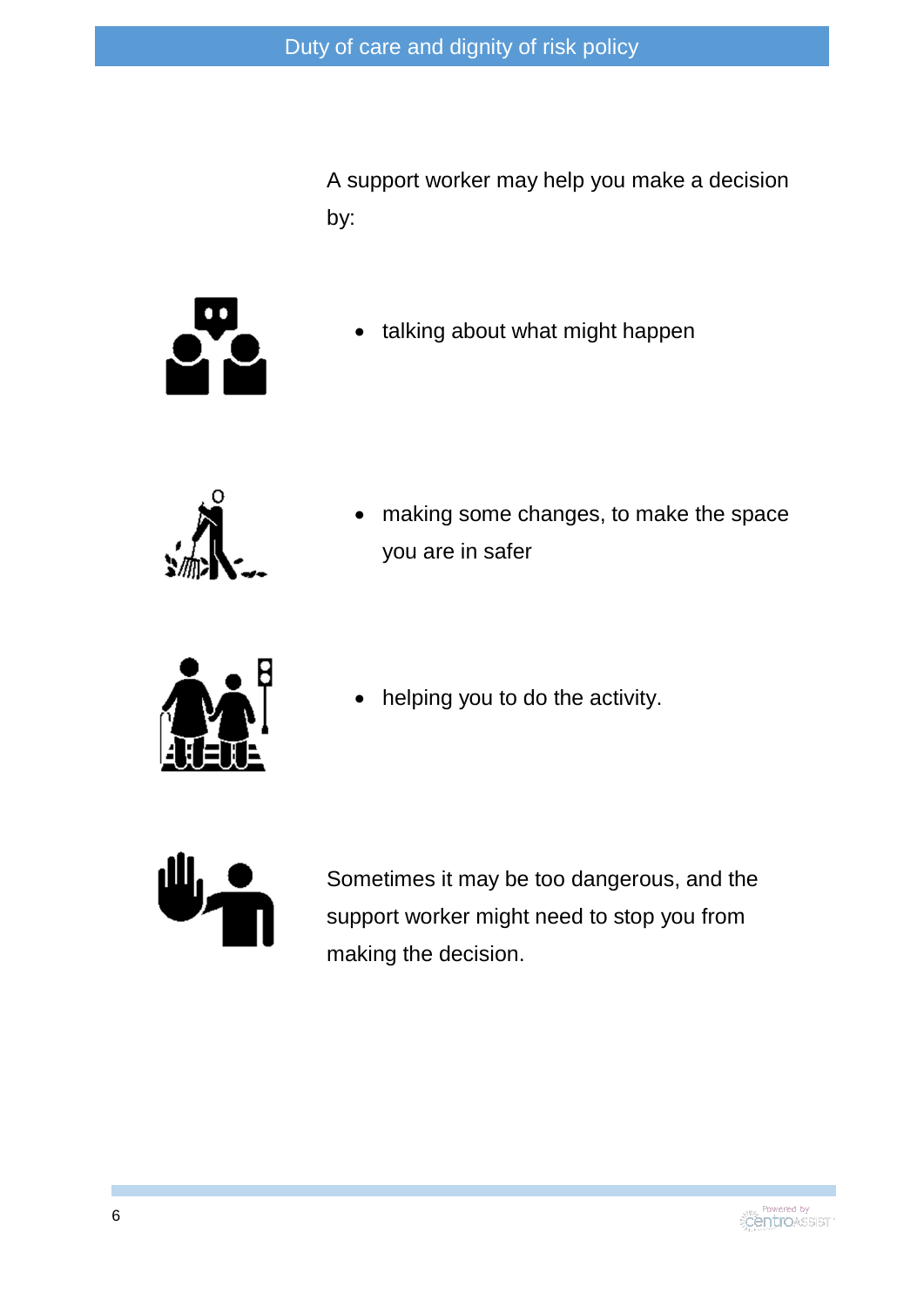

This might make you feel:

- sad
- angry
- confused.



The support worker will always tell you why they stopped you from making a decision.



You and the support worker can talk about why your decision was stopped and ways you can safely make the decision.